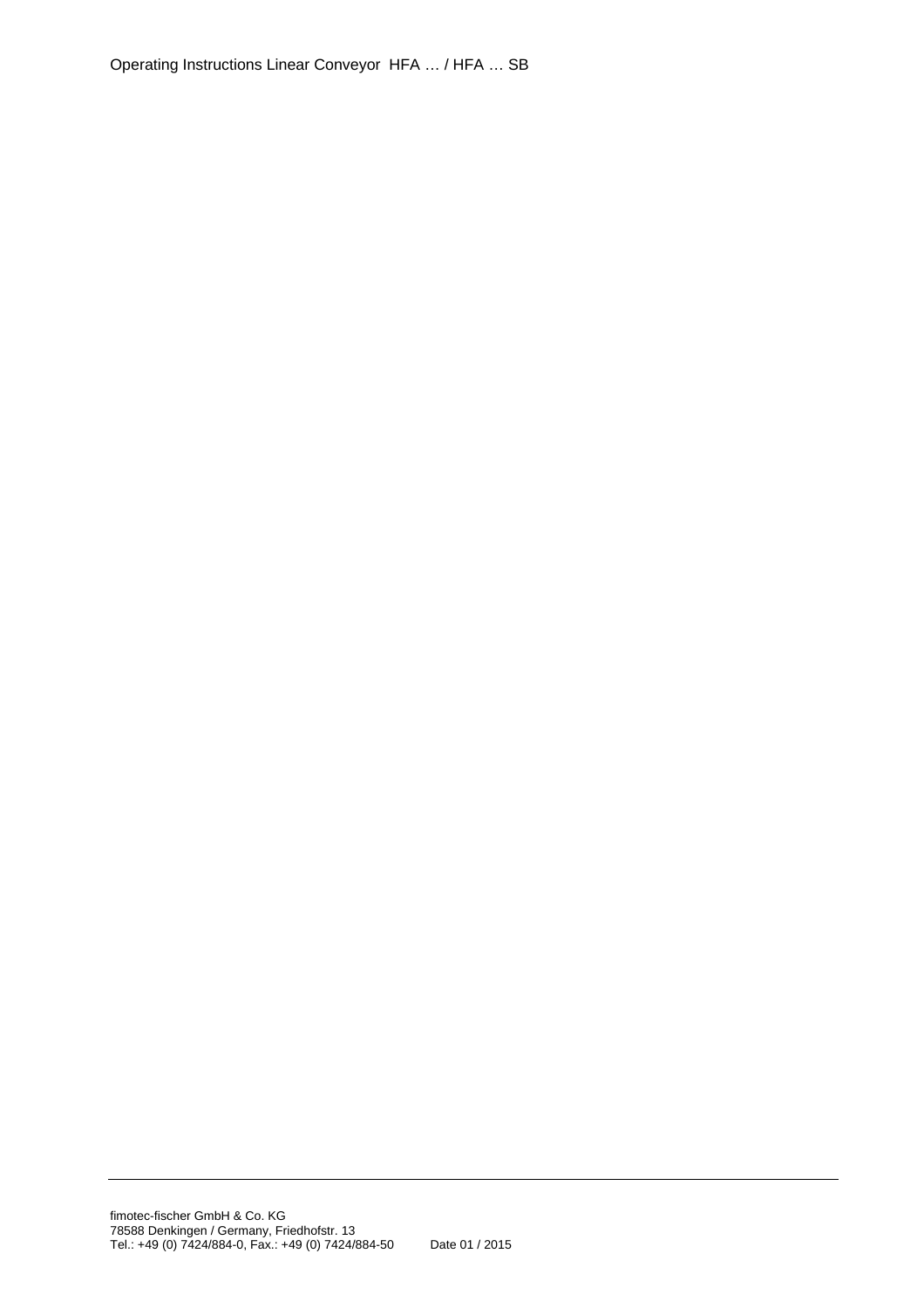## **Contents**

|                                          | Page             |
|------------------------------------------|------------------|
| 1. Safety Instructions                   |                  |
| 1.1 General                              | $\mathbf{1}$     |
| 1.2 Danger from the machine              | 2                |
| 1.3 Noise emission                       | $\overline{2}$   |
| 1.4 Authorized applications              | 2                |
| 2. Transport and Storage                 |                  |
| 2.1 Transport                            | 3                |
| 2.2 Storage                              | 3                |
| 3. Installation and Starting up          |                  |
| 3.1 Installation                         | 4                |
| 3.2 Starting up                          | 4                |
| 4. Technical Data                        |                  |
| 5.1 Linear Conveyor                      | 5                |
| 5.2 Accessories                          | 5                |
| 5. Description of Machine                |                  |
| 5.1 Lay out                              | $6\phantom{1}6$  |
| 5.2 Side view HFA  SB                    | 6                |
| 5.3 Side view HFA                        | $\overline{7}$   |
| 5.4 Operating principle                  | 7                |
| 6. Maintenance                           | 8                |
| 7. Adjustments                           |                  |
| 7.1 Conveying behaviour, conveying speed | $\boldsymbol{9}$ |
| 7.2 Inserting and removing leaf springs  | 10               |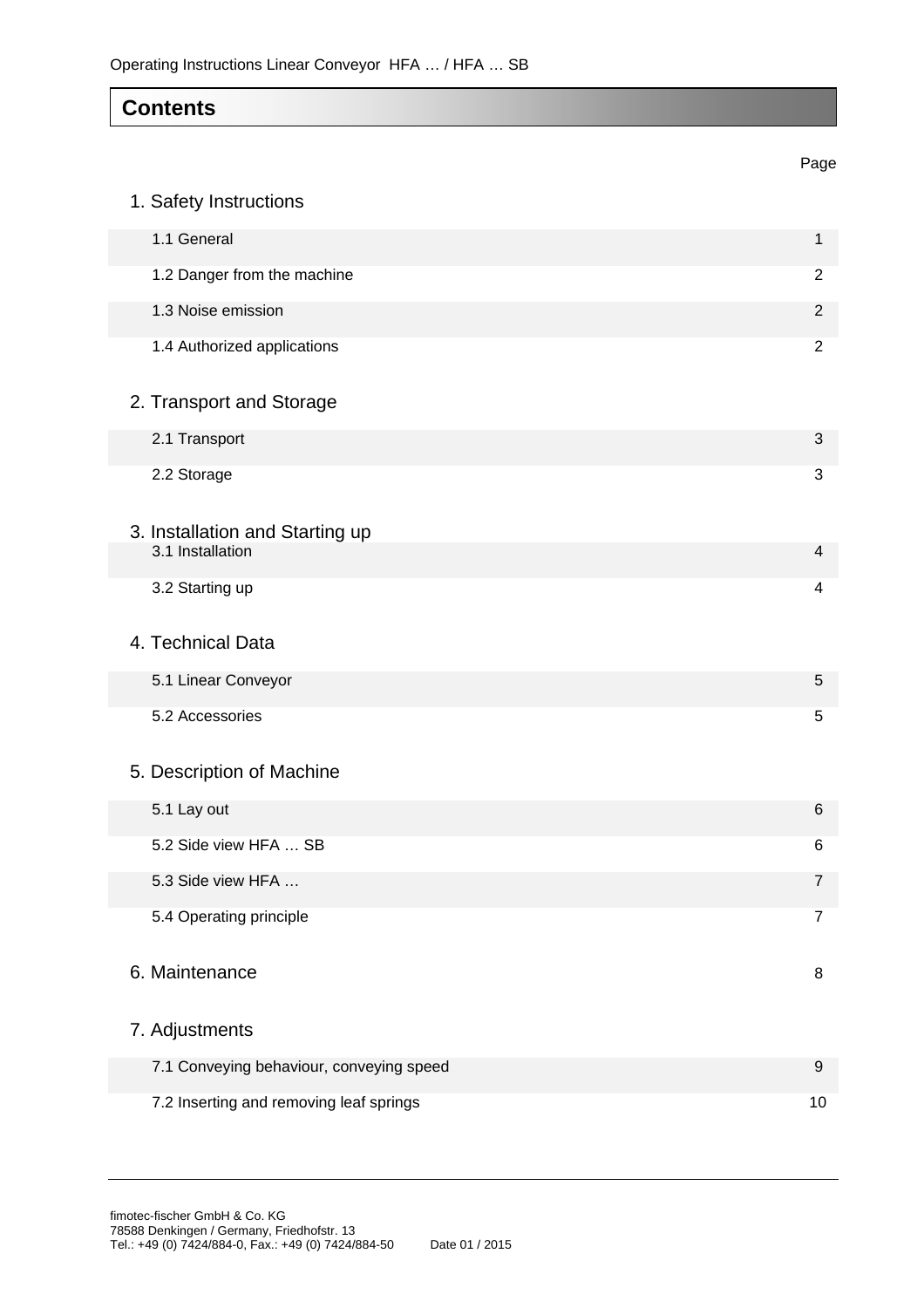| 7.3 Adjusting the magnet gap                   | 10 |
|------------------------------------------------|----|
| 8. Rules for the Linear Conveyor Configuration | 11 |
| 9. Malfunctioning                              | 12 |
| 10. Accessories<br>10.1 Mechanical accessories | 13 |
| 10.2 Electronic accessories                    | 13 |
| 11. Spare Parts                                | 14 |
| Declaration of incorporation                   | 16 |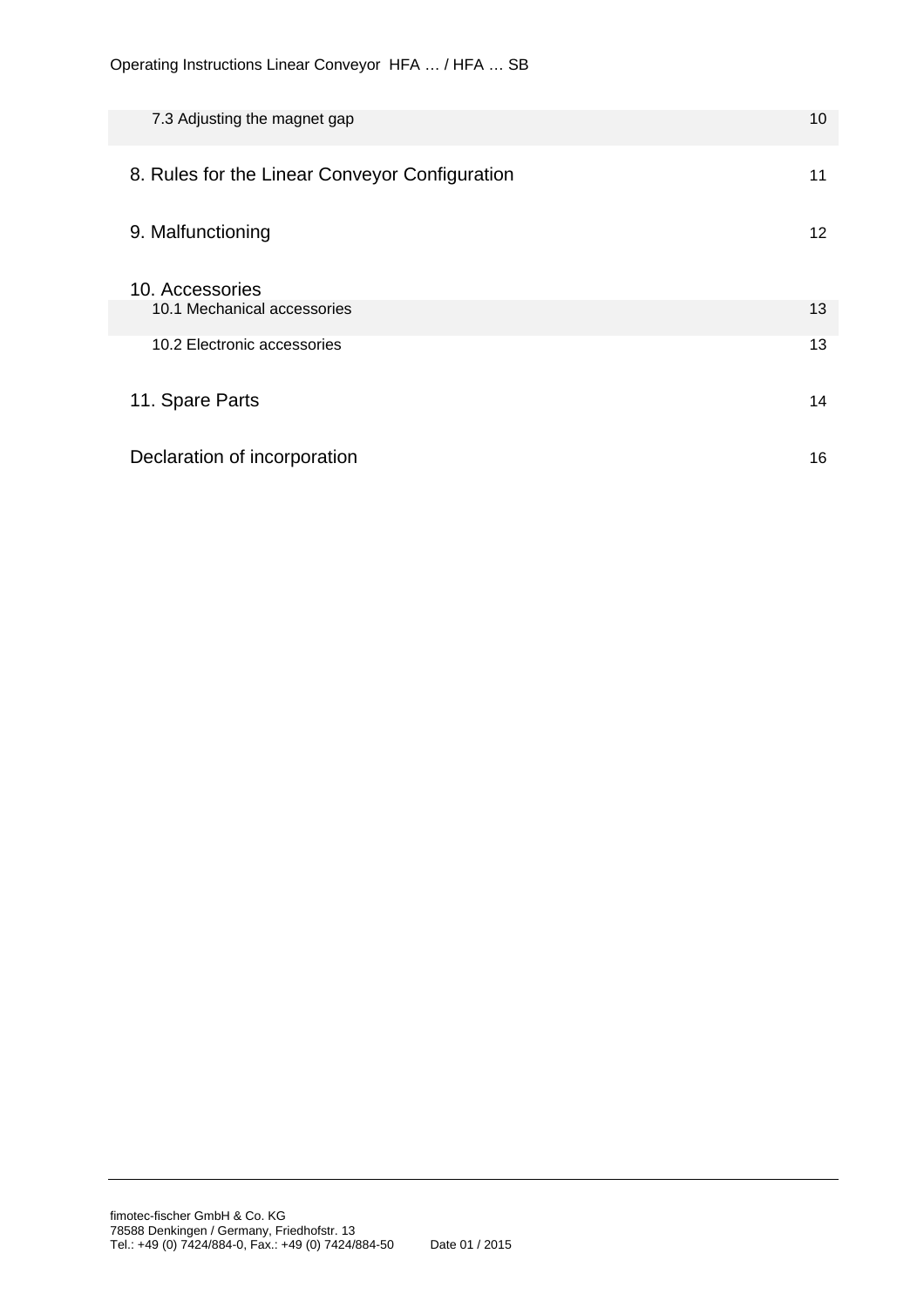# **1. Safety Instructions**

### **1.1 General**

This section contains information necessary for the correct use of the products described. It is directed at technically qualified personnel.

Qualified personnel are persons who on account of their education, experience and training as well as their knowledge of appropriate norms, regulations, rules concerning accident prevention and conditions prevailing at the place of work who have been authorized by those responsible for the safety of the equipment to carry out the particular operation required and thereby are able to recognize and avoid possible dangers (definition from IEC 364 of skilled personnel).

#### **Danger Warnings**

The following notes relate not only to the operator´s personal safety but also to the protection of the products described and the equipment involved.



### *ATTENTION!*

Failure to observe can lead to personal injury or cause damage to the machine.



### *WARNING!*

High voltage. Ignoring this warning can result in death or severe bodily injury.



#### *NOTE:*

Here are given hints and important informations to handle the device.

Disconnect the power supply before installation or dismantling.

Observe the valid accident prevention and safety regulations for your specific application.

Before commissioning, check whether the nominal voltage of the device agrees with the local mains voltage.

EMERGENCY STOP mechanisms must remain active in all operating modes. Unlocking the EMERGENCY STOP mechanism must not result in uncontrolled reactivation. Existing protective equipment must not be removed.

Carefully read through the operating instructions before commissioning and follow these.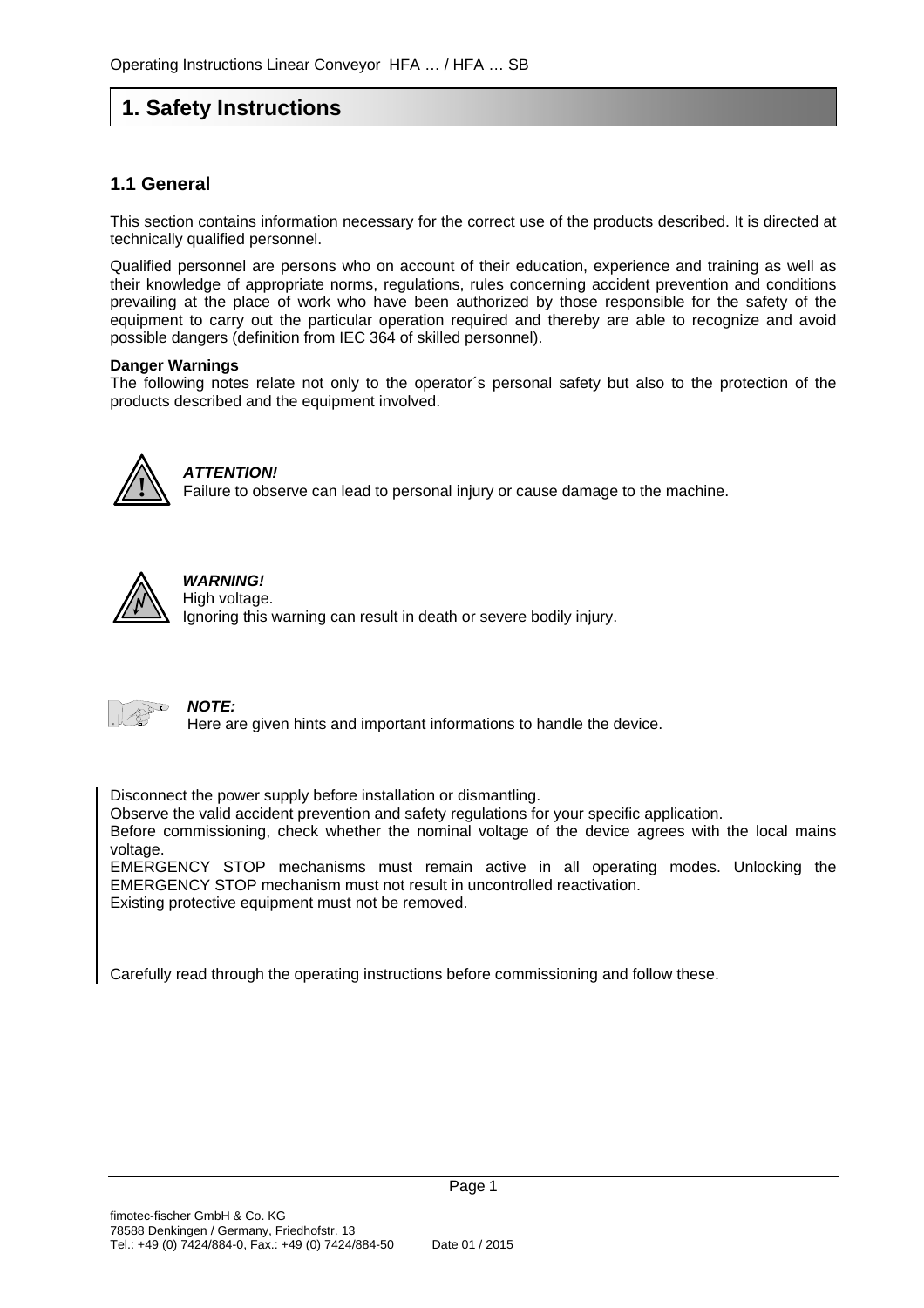# **1. Safety Instructions**

### **1.2 Danger from the machine**

Mechanical:

No danger is to be expected from a machine that is in its original condition.

Electrical:

No danger is to be expected from a machine that is used in accordance with operating instructions (chapter 1.4), that is in its original condition and the electrical equipment of which is technically in perfect order.

Contact with liquids may cause an electrical shock.

 $\rightarrow$  Ensure that the ground connections are in good order.

### **1.3 Noise emission**

The level of noise generated by the HFA-L depends on the articles to be sorted and the construction of the conveyor rail. The noise level according to the EU directive "Machines" can therefore only be ascertained on site under actual working conditions.

If the sound intensity level exceeds the authorized noise level, suitable noise protection measures must be taken.

### **1.4 Authorized applications**

The linear conveyor may only be used in a dry environment, as it is not protected against being splashed with water.

It must not be used in explosive and wet areas!

The use of the HFA-L is to drive linear conveyor rails. The purpose of these is to transport and feed in the correct position mass-produced parts, as well as dosed feeding of dry bulk material. Any other application of the HFA-L which varies from these uses are not authorized.



#### *ATTENTION!*

Improper use can lead to damage to the unit.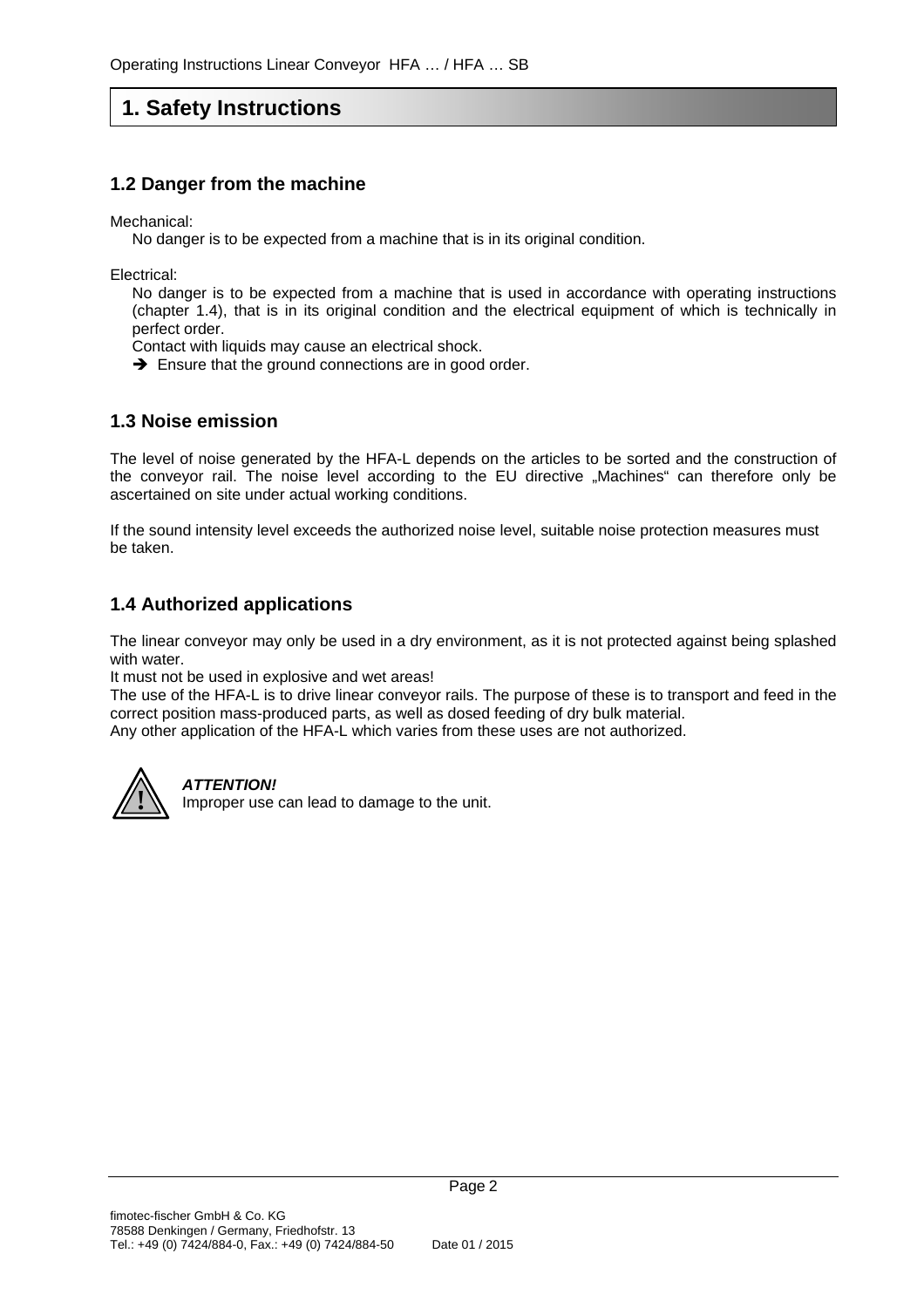# **2. Transport and Storage**

### **2.1 Transport**

he linear conveyor units HFA can be moved manually on account of their light weight.



#### **2.2 Storage**

If the linear conveyor is stored for a long period of time it must be protected from damp and aggressive agents.

Excessive variations in temperature should be avoided.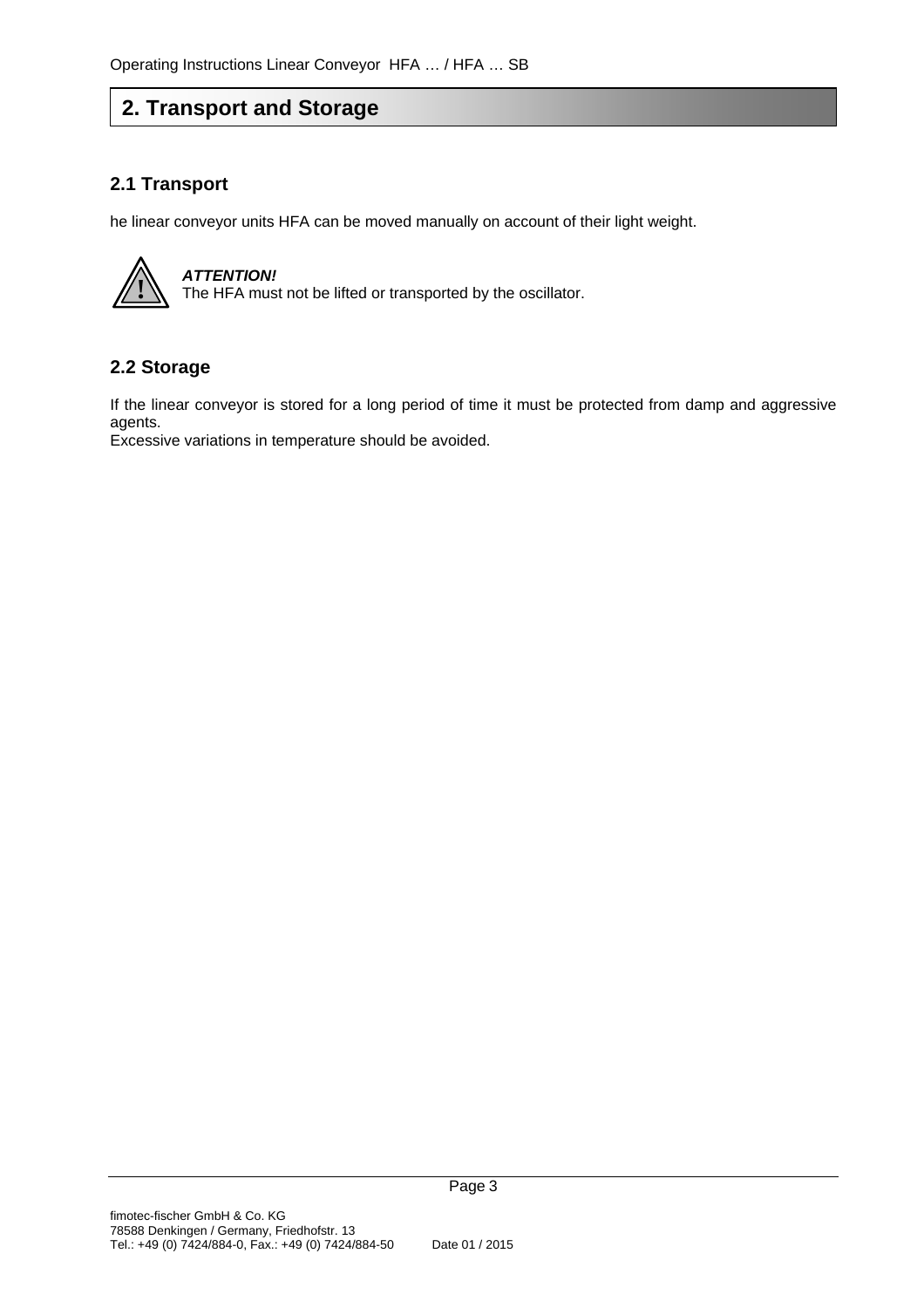## **3. Installation and Starting up**

### **3.1 Installation**

The linear conveyor must be located on a sufficiently stabile base. It must not pass on vibrations coming from the linear conveyor.

The HFA … SB model machines are fitted during manufacture with rubber-metal buffers. These have an internal thread on the under side by which the linear conveyor can be securely screwed to its foundation. The HFA... model machines are provided with clamping plates which have four boreholes for screwing the

linear conveyor with its foundation.

Detail of the boreholes for the various models are given in the Technical Data (chapter 4).

#### *NOTE:*

In operation the linear conveyor and any elements connected to it must not come into contact with other machines.

### **3.2 Starting up**

Mount the special linear conveyor rails to the HFA. When screwing on use a spacing plate which is available as an accessory. This operation does not apply where the HFA is a part of ready-built plant.



#### *NOTE:*

- ensure that the linear conveyor rail is securely screwed to the unit.
- check to ensure that the machine is standing freely.
- ensure that the linear conveyor power supply cable is in good condition.
- compare the details of the available voltage supply and its frequency with the HFA technical specification.

Connection to the electric mains is effected exclusively via a suitable control device. The connecting loads may be found in the Technical Data (Chapter 4).

#### **A connection to the mains supply may only be made by a qualified electrician.**

The behaviour of the conveyor must be checked after the power supply has been connected.

- complete HFA units are supplied by the manufacturer pre-adjusted to their optimal settings. These are marked on the scale of the control unit supplied.
- HFA supplied without linear conveyor rails are set during manufacture with a certain loading weight (linear conveyor rail, spacing plate and bulk material).). These loading weights are given in the Technical Data (chapter 4).

If the loading weight differs from the given values, the result will be a reduced conveying capacity. How the machine is to be re-set, is described in chapter 7.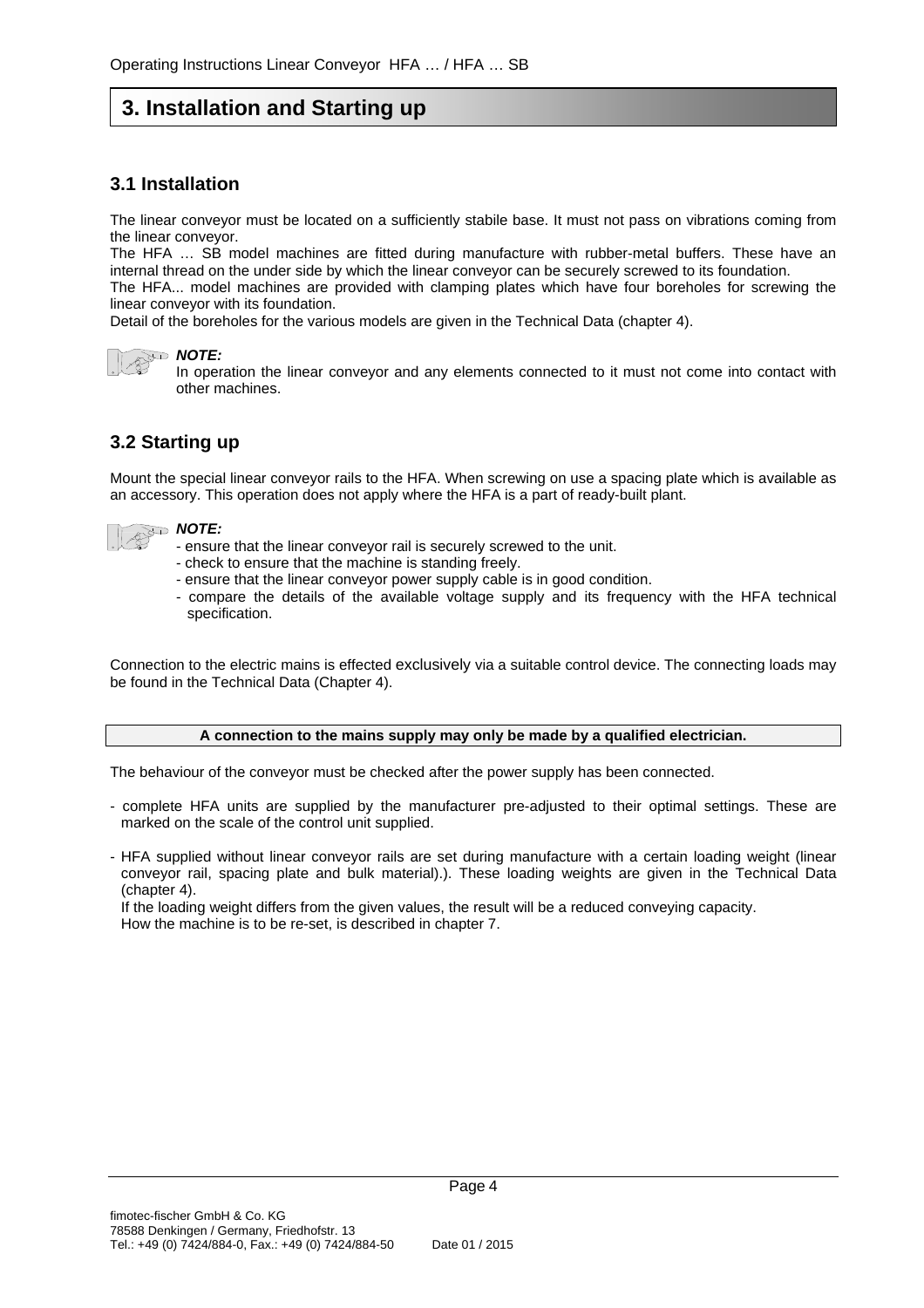# **3. Technical Data**

### **4.1 Linear conveyor**

| model                          |         | HFA 0,4/200               | HFA 0.6/250   | HFA 0,6/300   | HFA 1,5/400   | HFA 2,5/500    |
|--------------------------------|---------|---------------------------|---------------|---------------|---------------|----------------|
| dimensions                     |         |                           |               |               |               |                |
| $(l \times w \times h)$        | [mm]    | 126 x 38 x 40             | 151 x 55 x 56 | 181 x 55 x 56 | 215 x 80 x 67 | 278 x 90 x 93  |
| fixing measures                |         |                           |               |               |               |                |
| borehole-Ø                     | [mm]    | 4,5(4x)                   | 5,5(4x)       | 5,5(4x)       | 6,0(4x)       | 8,0(4x)        |
| boring measure                 | [mm]    | 106 x 24                  | 131 x 35      | 161 x 35      | 195 x 50      | 258 x 60       |
| number of springs (standard)   |         |                           |               |               |               |                |
| front                          |         | 2                         |               |               |               | 2              |
| rear                           |         | $\overline{2}$            | 2             | 2             | 2             | 2              |
| spring size (standard)         | [mm]    | 0,6                       | 1,0           | 1,0           | 1,0           | 2,0            |
| weight of oscill. units (max.) | [kg]    | 0,4                       | 0,6           | 0,6           | 1,5           | 2,5            |
| rail length (max.)             | [mm]    | 200                       | 250           | 300           | 400           | 500            |
| $\star$<br>voltage             | [V]     | 230                       | 230           | 230           | 230           | 230            |
| mains frequency *              | [Hz]    | 50                        | 50            | 50            | 50            | 50             |
| oscillation frequency          | [1/min] | 6000                      | 6000          | 6000          | 6000          | 6000           |
| current consumption            | [A]     | 0.04                      | 0,14          | 0,14          | 0,43          | 0.84           |
| air gap (max.)                 | [mm]    |                           | 2             | 2             | 2             | 2              |
|                                |         |                           |               |               |               |                |
| model                          |         | HFA 0,4/200 SB            | HFA 0.6/250   | HFA 0.6/300   | HFA 1,5/400   | HFA 2,5/500 SB |
|                                |         |                           | <b>SB</b>     | <b>SB</b>     | <b>SB</b>     |                |
| dimensions                     |         |                           |               |               |               |                |
| $(l \times w \times h)$        | [mm]    | $132 \times 38 \times 37$ | 147 x 55 x 56 | 187 x 55 x 56 | 238 x 78 x 67 | 333 x 94x 93   |
|                                |         |                           |               |               |               |                |

M4 (4x) 130 x 35

> 1  $\overline{2}$

spring size (standard) [mm] 0,6 1,0 1,0 1,0 2,0 weight of oscill. units (max.) [kg] 0,4 0,6 0,6 1,5 2,5<br>
rail length (max.) [mm] 200 250 300 400 500

voltage \* |[V] | 230 | 230 | 230 | 230 | 230 mains frequency \* [Hz] 50 50 50 50 50 50

M4 (4x) 170  $x \overline{35}$ 

> 1 2

M5 (4x) 200 x 50

> 1  $\overline{2}$

M6 (4x) 300 x 60

> 2  $\overline{2}$

oscillation frequency [1/min] 6000 6000 6000 6000 6000 6000<br>
current consumption [A] 0,04 0,14 0,14 0,43 0,84 current consumption [A] 0,04 0,14 0,14 air gap (max.) [mm] 1 2 2 2 2 2

M3 (4x) 120  $x \overline{24}$ 

> 2 2

\* if required the units are also available with 115 V and 60 Hz

#### **4.2 Accessories**

fixing measures borehole-Ø

rail length (max.)

 front rear

boring measure [mm]

number of springs (standard)

| model          | mounting plate AP |                            | spacing plate ZP  |                             | stand STV  |
|----------------|-------------------|----------------------------|-------------------|-----------------------------|------------|
|                | designation       | dimensions                 | designation       | dimensions                  |            |
|                |                   | $l \times w \times h$ [mm] |                   | $l$ x w x h $[mm]$          |            |
| HFA 0,4/200    |                   |                            | ZP-200 / ZP-200-A | 70 x 34 x 5 / 70 x 34 x 8   |            |
| HFA 0.6/250    | ٠                 |                            | ZP-250 / ZP-250-A | 85 x 50 x 5 / 85 x 50 x 8   |            |
| HFA 0.6/300    |                   |                            | ZP-300 / ZP-300-A | 106 x 50 x 5 / 106 x 50 x 8 |            |
| HFA 1,5/400    |                   |                            | ZP-400 / ZP-400-A | 136 x 70 x 6 / 136 x 70 x 8 |            |
| HFA 2.5/500    |                   |                            | ZP-500 / ZP-500-A | 190 x 85 x 6 / 190 x 85 x 8 |            |
| HFA 0.4/200 SB | AP-200            | 130 x 40 x 15              | ZP-200 / ZP-200-A | 70 x 34 x 5 / 70 x 34 x 8   |            |
| HFA 0,6/250 SB | AP-250            | 145 x 60 x 20              | ZP-250 / ZP-250-A | 85 x 50 x 5 / 85 x 50 x 8   | STV 100/50 |
| HFA 0.6/300 SB | AP-300            | 185 x 60 x 20              | ZP-300 / ZP-300-A | 106 x 50 x 5 / 106 x 50 x 8 | STV 100/50 |
| HFA 1.5/400 SB | AP-400            | 220 x 80 x 20              | ZP-400 / ZP-400-A | 136 x 70 x 6 / 136 x 70 x 8 | STV 100/50 |
| HFA 2,5/500 SB | AP-500            | 325 x 100 x 20             | ZP-500 / ZP-500-A | 190 x 85 x 6 / 190 x 85 x 8 | STV 100/50 |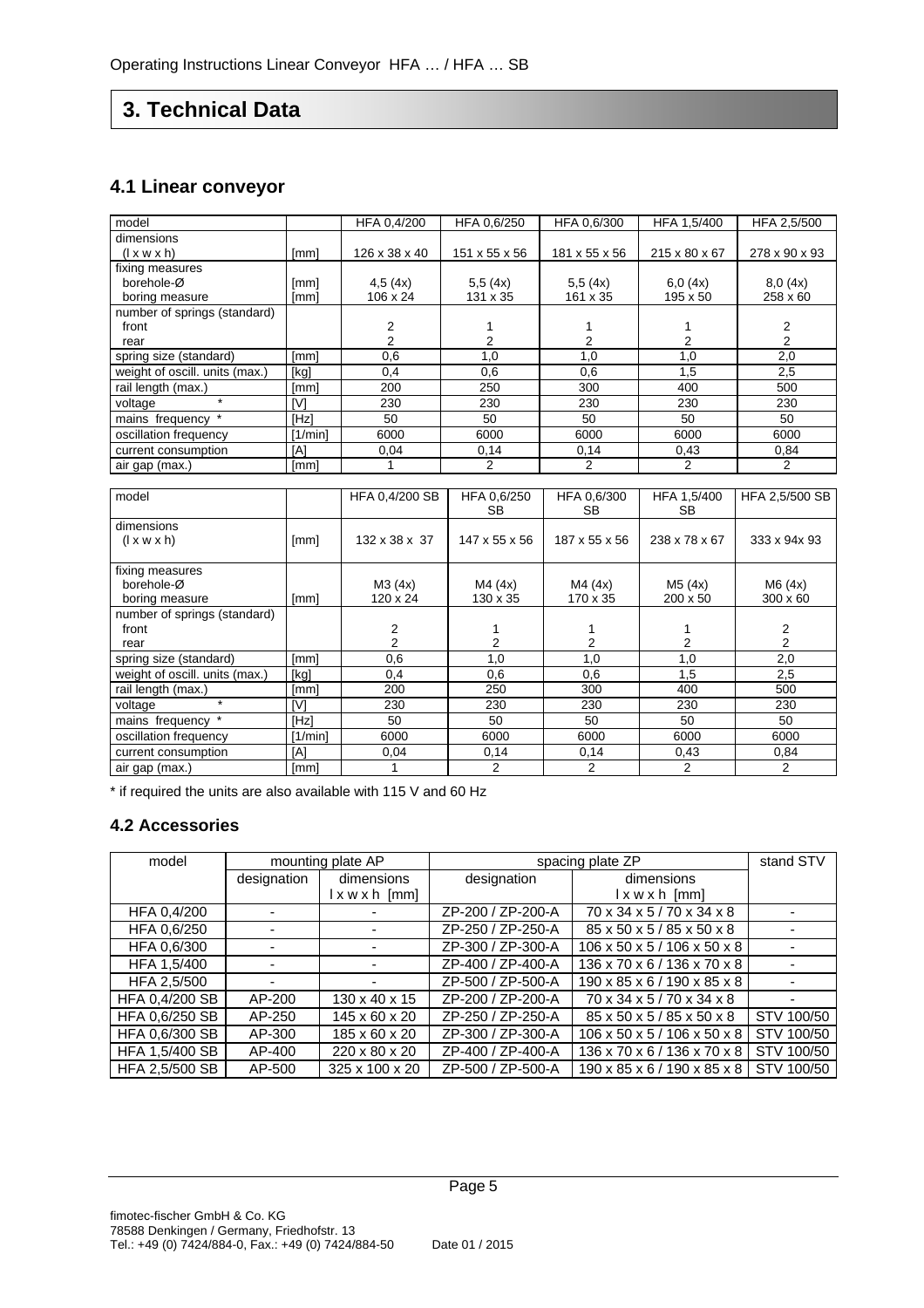### **5. Description of Machine**

### **5.1 Lay out**

The HFA... / HFA...SB linear conveyor consists of the following components:

- base plate
- counter weight (only HFA...SB)
- oscillator
- oscillator magnet with anchor
- spring assembly
- side panels
- (- spacing plate)
- (- linear conveyor rail)

The HFA-L is available as model S (narrow) and model B (wide).

### **5.2 Side view of HFA … SB**



### **5.3 Side view of HFA …**

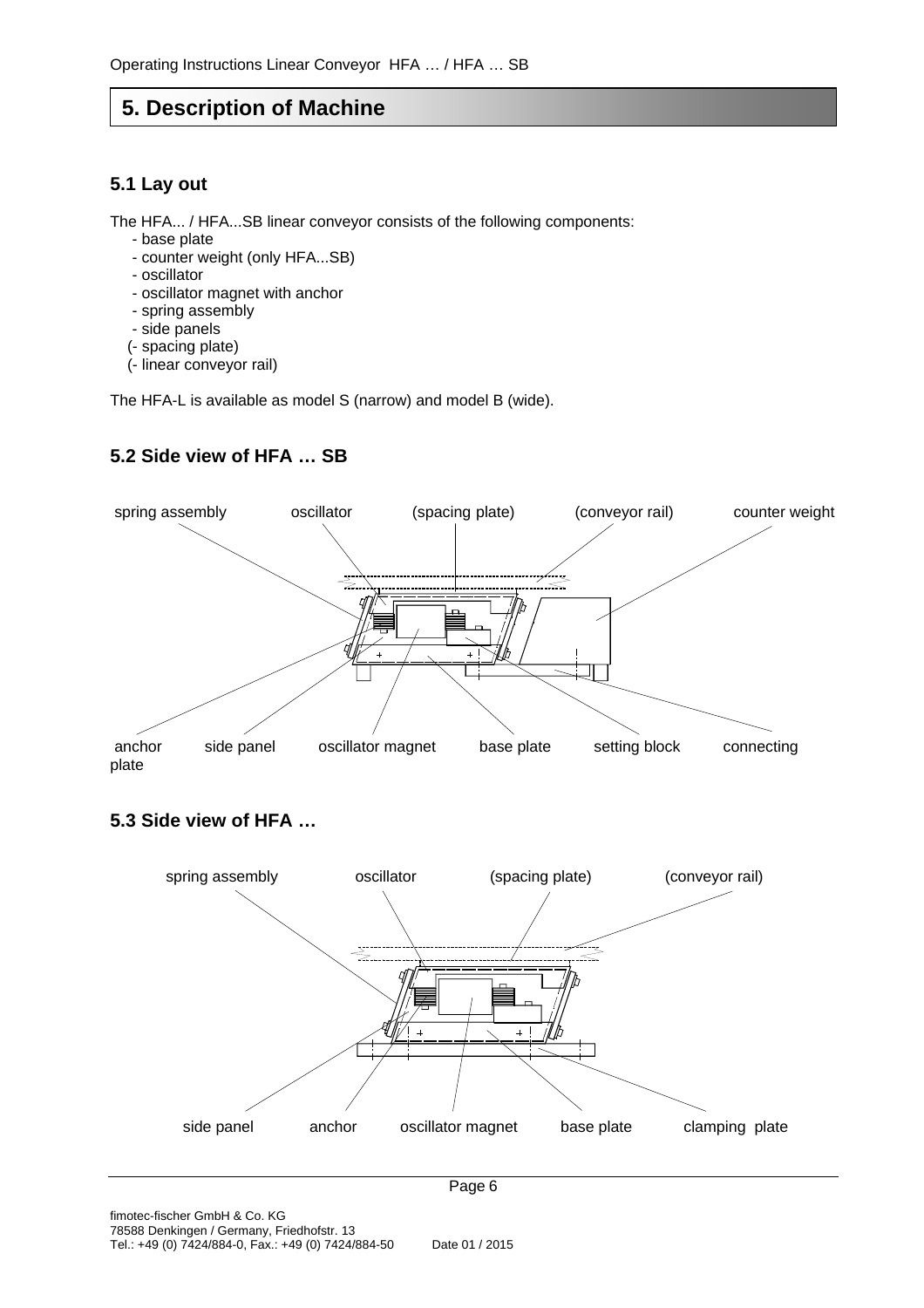# **5. Description of Machine**

### **5.3 Operating principle**

The HFA... / HFA...SB linear conveyor employs a two mass oscillator system whereby the oscillator mass (oscillator, linear conveyor rail and bulk material) are connected via the spring assembly to the counter mass (base plates with directly attached elements and counter weights). This spring mass system has a certain natural frequency with which the system after initial activation - depending on the absorption being employed - reverberates for a certain period.

When alternating current passes through the oscillating magnet, it exercises on the active mass which is connected to the anchor, a sinusoidal force. As a result the system is compelled to respond by oscillating, the frequency from which diverges from the natural frequency. This frequency is described as the oscillating frequency.

Through vibrations, the linear conveyor rail which is connected to the oscillator, causes the bulk material being conveyed to make small jumping movements. The direction of the jump is dictated by the spring assembly setting and will be at right angles to the spring assembly plane.

The vibrations and therefore the jumping movements made by the material being sorted will be all the greater, the nearer the natural frequency approaches the oscillating frequency. The strongest vibrations occur at the resonance point where the natural and oscillating frequencies match. Resonance operation is not however worthwhile with linear conveyor units, as on the one hand every change in absorption (eg from uneven bulk material) causes changes to the vibrations, and on the other hand, it would be necessary to set a wide air gap between the oscillating magnet and anchor, in order to prevent them striking. In the latter case constant propulsion from the oscillating magnet would no longer be present, as magnetic attraction decreases in inverse proportion to the square of the air gap. In practice therefore a difference is made between two operating modes:

#### (a) Divergent operation:

Here the oscillating frequency exceeds the natural frequency.

The result of working in this mode - as with resonance operation - is that the vibrations and therefore the speed of conveyance become dependent on the character of the material being sorted. Additionally, electricity consumption can drastically increase, because the vibration movements and the force created run approximately in opposition of phase, and it can therefore occur that the widest air gap coincides with maximum electric current.

#### (b) Subcritical operation:

Here the operating frequency is less than the natural frequency.

In this operating mode the vibrations and therefore the speed of conveyance are to a great extent independent of the character of the material being sorted. Also, because the vibration movements and the force created almost run in phase, the narrowest air gap coincides with minimum electric current.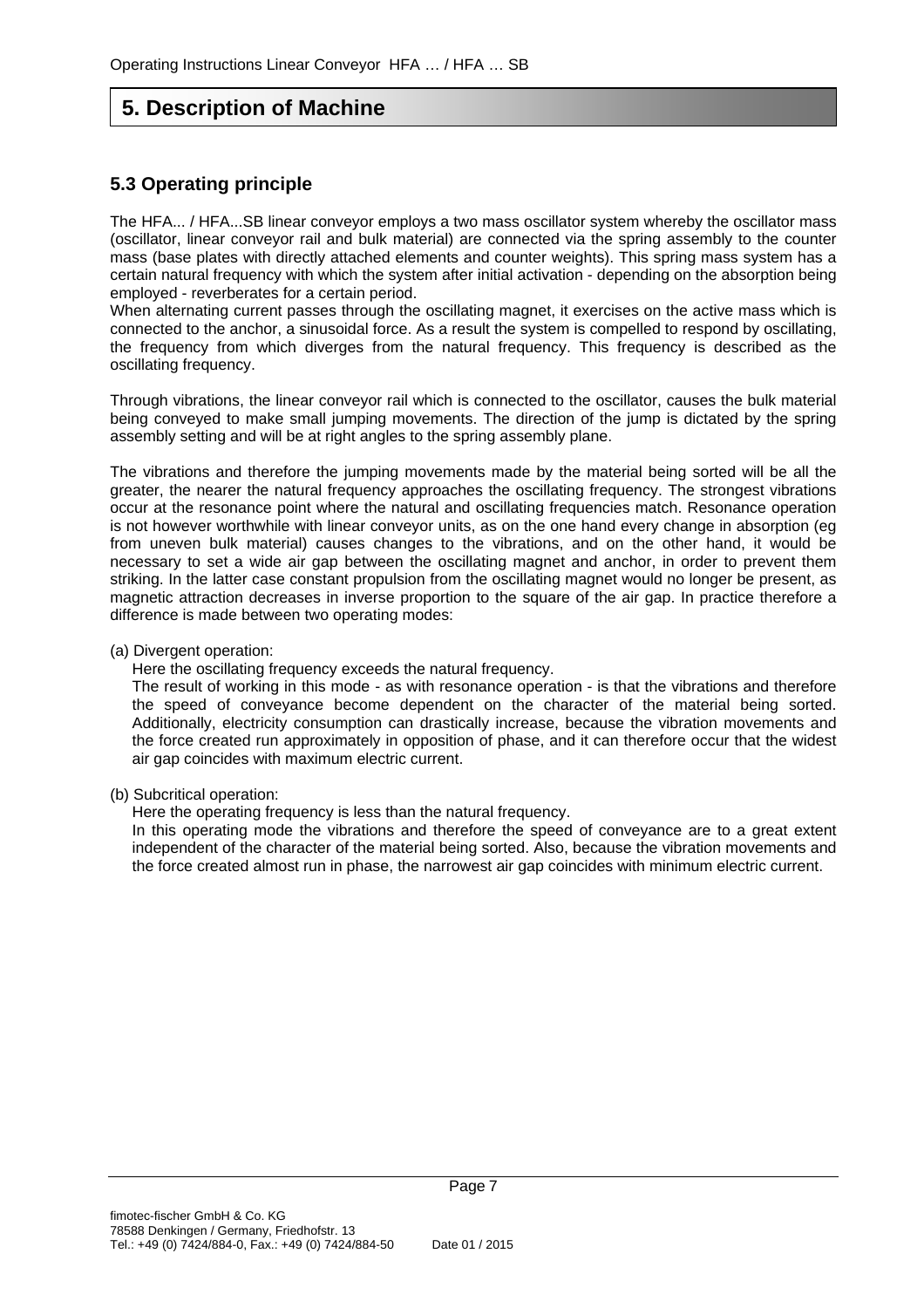### **6. Maintenance**

The linear conveyor units HFA … / HFA … SB are in main maintenance free. We do however recommend that a thorough cleaning is carried out if the unit comes into contact with liquids or becomes dirty.



### *WARNING!*

The unit must be disconnected from the power supply before commencing maintenance work.

- First remove the linear conveyor power supply plug from the control unit.
- Remove the side panels.
- Remove accumulations of dirt in the air gap between oscillation magnet and anchor.
- Check the air gap and adjust if necessary (see chapter 7.3 and chapter 4).
- Replace the side panels. When doing this ensure that they do not rest against either the mounting plate, the spacing plate or the linear conveyor rail.
- Re-connect the power supply.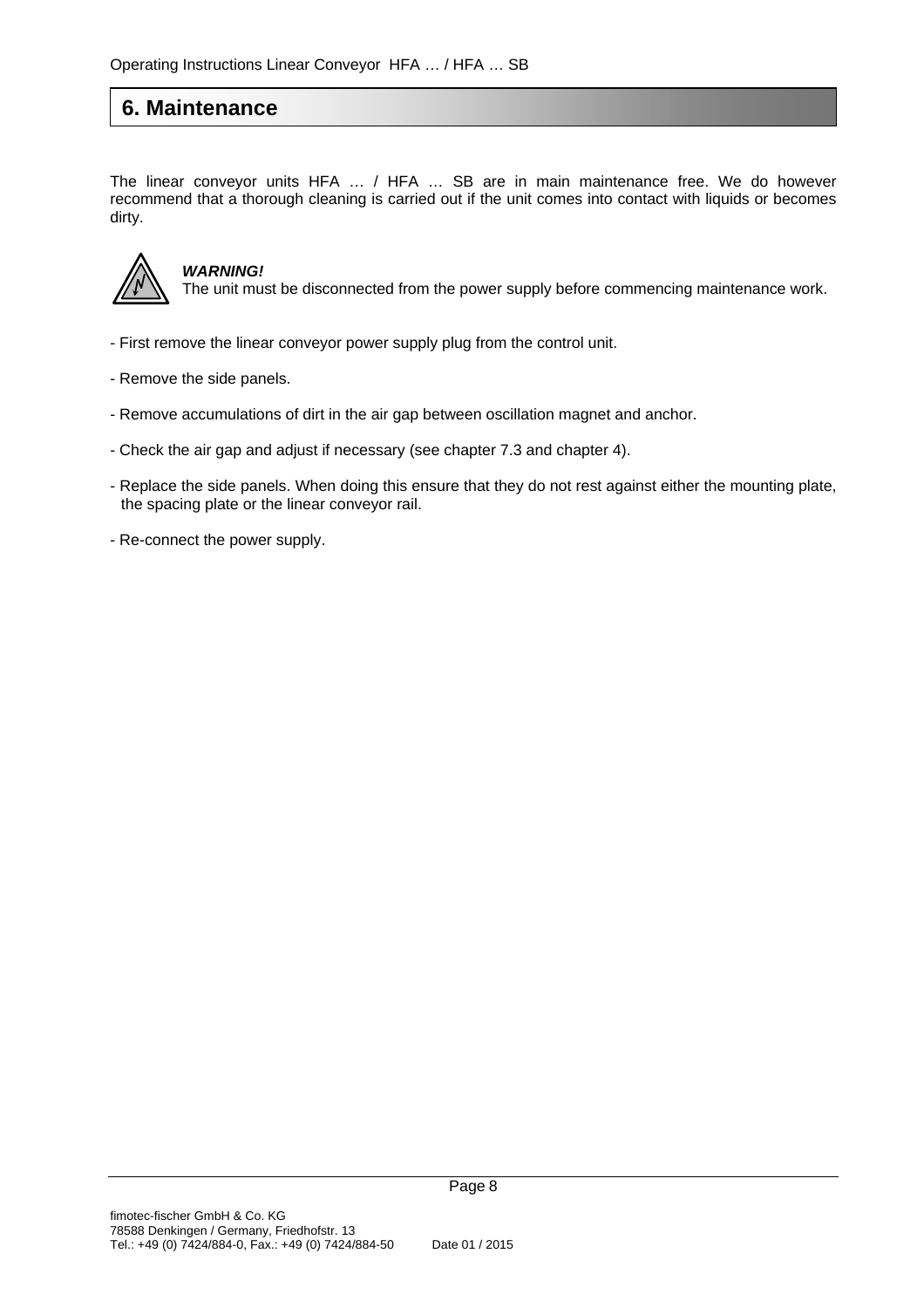### **7. Adjustments**



*WARNING!* The unit must be disconnected from the power supply before commencing adjustments work.

### **7.1 Conveying behaviour, conveying speed**

In order to achieve optimum running, it is necessary to match the linear conveyor to the special conveyor rail and the bulk material to be transported. This setting is made by adding or removing counter weights (conveyor behaviour) or by removing or inserting leaf springs and their accompanying spacer plates (conveyor speed).

In order that the bulk material is evenly carried on the conveyor rail, it is essential that the spring assembly angle of incidence is identical with the angle of the centre of gravity. The centre of gravity angle will be determined by the position of the oscillating mass and the counter mass centres of gravity. If the spring angle and centre of gravity angles match, the direction of the spring force will be lead to the centre of gravity of the oscillating mass, the vertical amplitude being the same for the incoming and outgoing side of the rail.

If the spring angle is greater than the centre of gravity angle, the direction of the spring force will be lead in front of the centre of gravity of the oscillating mass. The vertical amplitude on the incoming side is greater than at the outgoing side and the bulk material jumps in the rail incoming area, and in the outgoing area will be badly transported or not at all. On reducing the counter weight the centre of gravity angle approaches the spring angle and the conveying will become more even.

If the spring angle is less than the centre of gravity angle, the direction of force of the spring will be lead behind the centre of gravity of the oscillating mass. The vertical amplitude on the outgoing side is greater than at the incoming side and the bulk material jumps in the rail outgoing area, and in the incoming area will be badly transported or not at all. On increasing the counter weight the centre of gravity angle approaches the spring angle and the conveying will become more even.

If the loading weight is less than the pre-set values, a spring may be removed in order to increase conveying performance. If the oscillator magnet strikes the anchor when the HFA is switched on, the air gap between the magnet and the anchor must be increased. It should not however be greater than 0.3 mm as stated, as the more the air gap increases, the more the force drops and the more the magnet coil overheats.

If the loading weight is greater than the pre-set values, springs can be inserted and the air gap reduced. In this event, ensure that the magnet does not strike when the HFA is switched on.



- *NOTE:* 
	- the linear conveyor side panels alter the HFA oscillating behaviour. For this reason it is essential to mount the side panels after every change of spring and then to check conveyancing behaviour and if necessary remove or insert further springs.
	- when adjusting the unit ensure that the number of springs per spring assembly is as evenly distributed as possible (maximum difference of 2 springs).

The linear conveyor is optimally set when the carrying capacity remains steady on light pressure being applied to the oscillating mass and a constant conveying speed is reached.

Page 9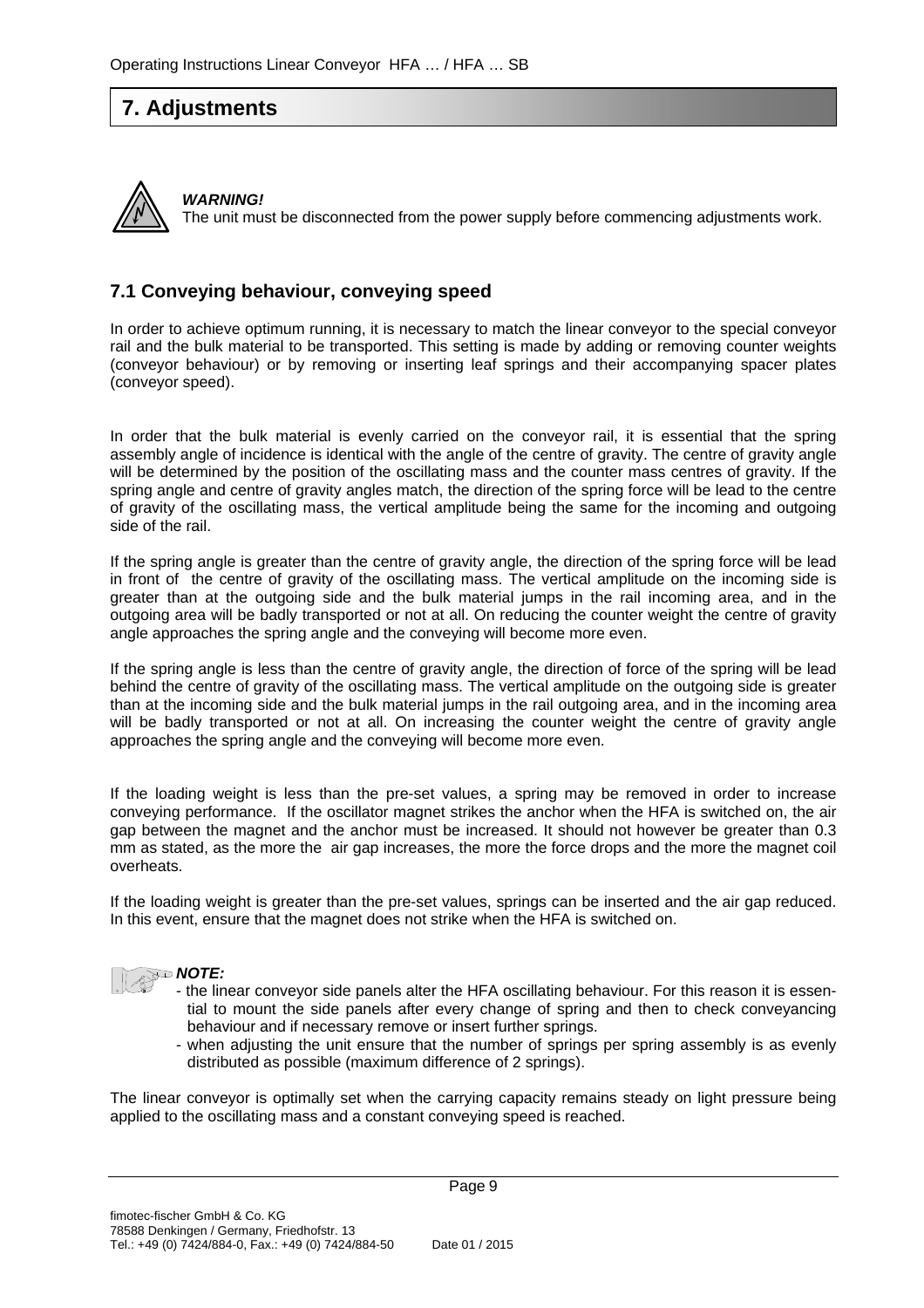# **7. Adjustments**

### **7.2 Inserting and removing the leaf springs**

The front leaf springs in the HFA can be changed after loosening the four cylinder screws and removing the two back plates.

On the HFA...SB the rear leaf springs are accessible after removing the connecting plate (between the base plate and the counter weight), and with the HFA... the clamping plate (below the base plate) must be removed.

#### *NOTE:*

- ensure that a spacer plate of impregnated paper is always inserted between the individual springs.
- the screws fixing the springs should be tightened with a torque of 0.6 kp/mm.

### **7.3 Adjusting the magnet gap**

In order to adjust the magnet gap, proceed as follows:

- 1. Disconnect the mains plug.
- 2. Remove the side panels at the right side (viewed in the direction of conveyance).
- 3. Loosen the headless setscrew (pos. 1).
- 4. By turning the headless setscrew (pos.2) clockwise, the air gap between the magnet and the anchor becomes bigger. By turming the headless setscrew (pos.2) counter clockwise, the air gap between the magnet and the anchor becomes smaller.
- 5. Check the recommended air gap with a feeler gauge (see chapter 4.1).
- 6. Replace the side panel.
- 7. Re-connect the power supply.

### *NOTE:*

Pay attention, that the gap between oscillating magnet and anchor is adjusted parallel.

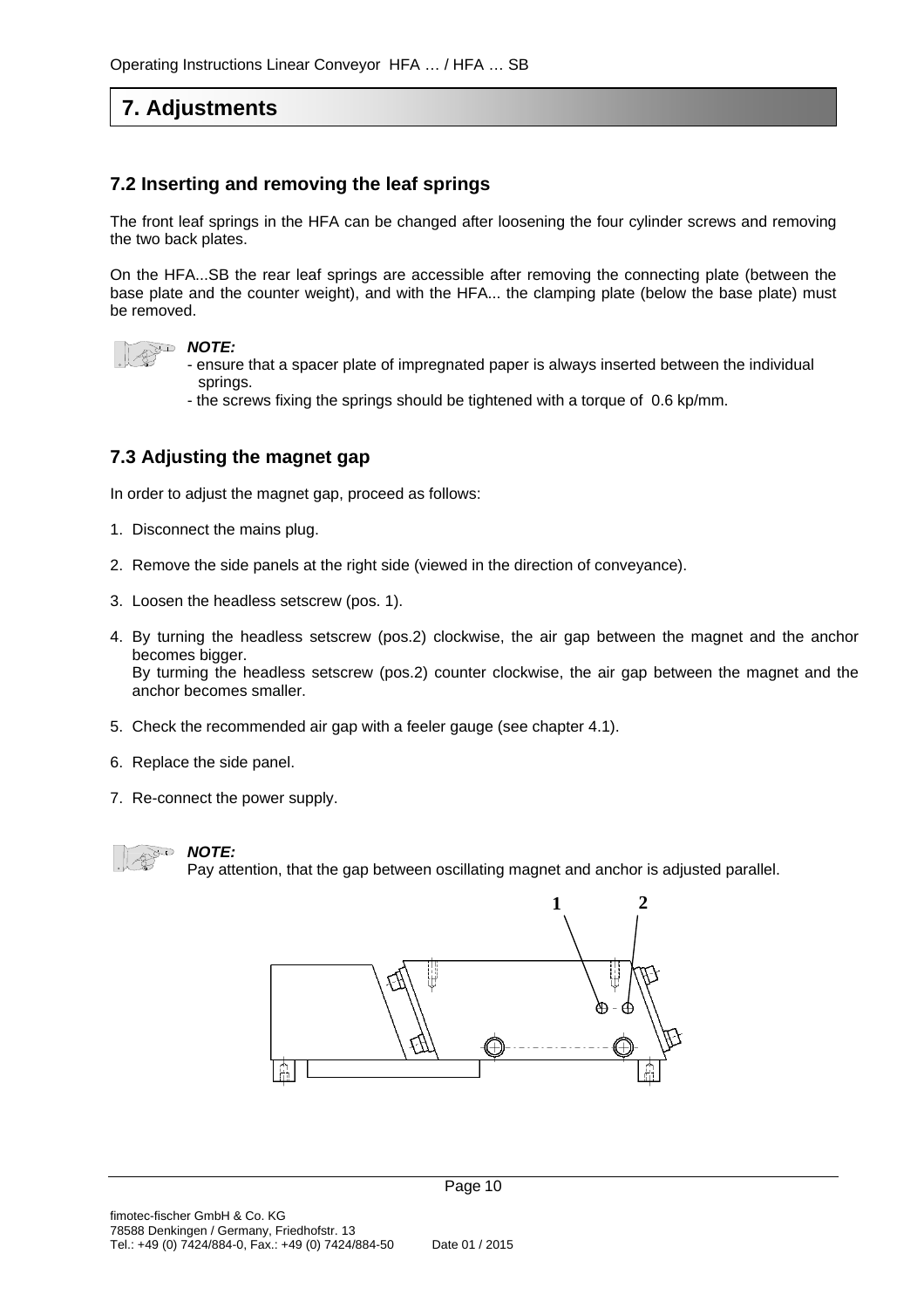### **8. Rules for the Linear Conveyor Configuration**

The conveyor rail should be laid out so that it is as light as possible. It should be ensured that the recommended loading weight (see chapter 4) is not exceeded. Included with loading weight is the conveyor rail, the spacing plate and any bulk material present on the conveyor rail.

The length of the conveyor rail should not exceed the given dimension (see chapter 4).

The projection of the conveyor rail above the linear conveyor mounting plate should be 1/3 (incoming side) to 2/3 (outgoing side).

In order to avoid uncontrolled vibrations at the ends of the rails, long conveyor rails should be adequately stiffened against twisting.

If the conveyor rail consists of several short pieces, these should be gathered on the oscillator and tightly screwed together. On the incoming side flat chamfering eases the changeover of bulk material from one part of the rail to another.

The play between the upper edge of the bulk material and the lower edge of the rail cover should be set taking into account the speed of conveyance. The greater the speed, the greater is the play. It is best to select the greatest play possible, by which the bulk material can be transported without it becoming tangled or wedged.

The conveyor rail cover must be securely screwed down. Loose or folding covers should not be used (reduction in oscillations, increase in noise level).

#### **Tips for mounting the linear conveyor rail:**

- \* Screw the conveyor rail tightly to the linear conveyor.
- \* Ensure that conveyor rail has a uniform and even base on the oscillator.
- \* Try to arrange for the conveyor rail to be in the middle of the linear conveyor.
- \* In order to reach a higher conveyor speed, the linear conveyor can be installed so that it has a slight inclination the direction of conveyance.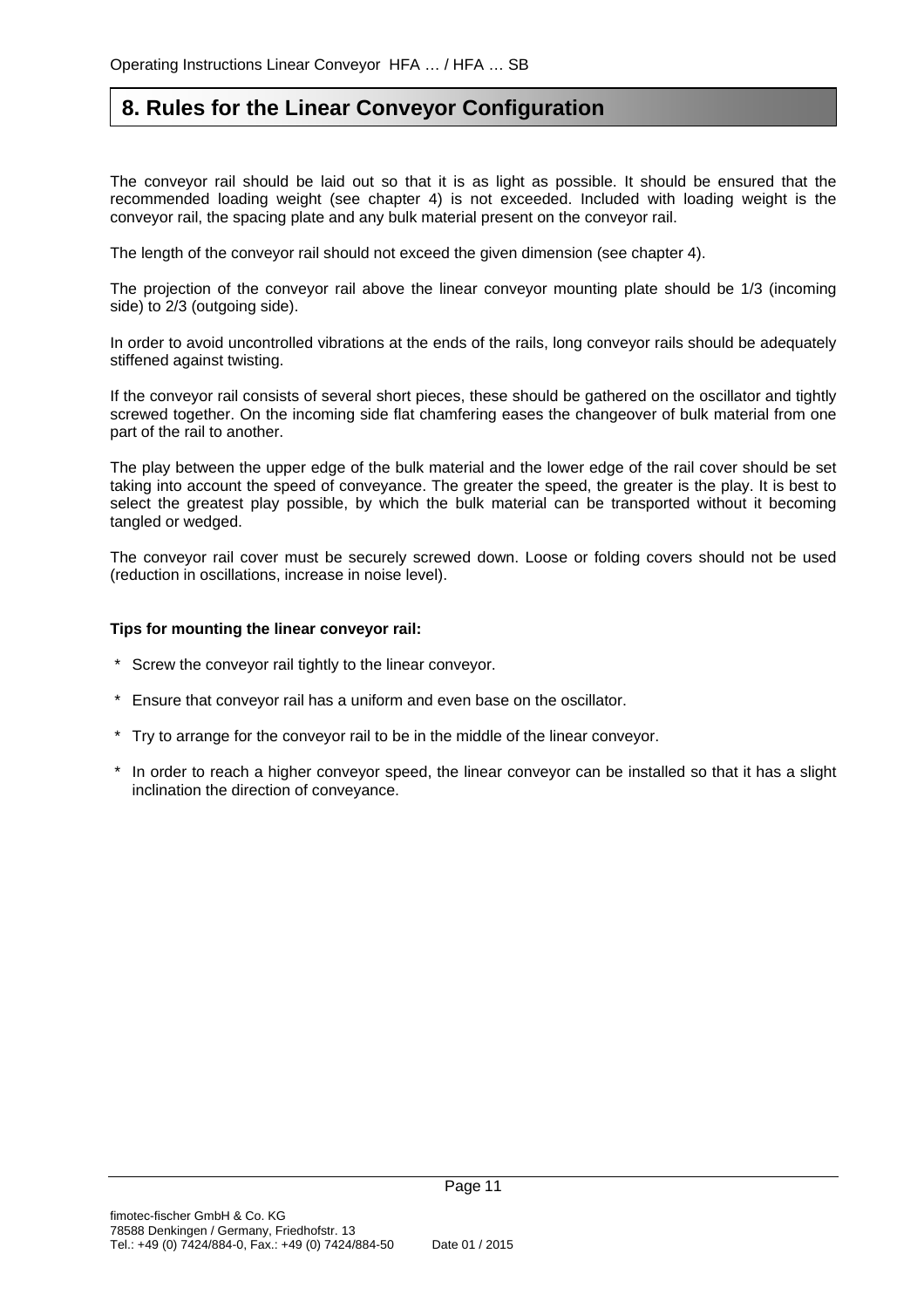# **9. Malfunctioning**



#### *WARNING !*

The mains plug may only be opened by a qualified electrician. Before carrying out work on the linear conveyor the plug must be disconnected from the mains.

| malfunction                                    | possible cause                                                 | remedy                                    |
|------------------------------------------------|----------------------------------------------------------------|-------------------------------------------|
| HFA does not start when<br>switched on         | mains plug not connected                                       | plug in mains plug                        |
|                                                | connecting cable between HFA and control<br>unit not connected | plug in connecting cable                  |
|                                                | control unit fuse defective                                    | replace fuse                              |
|                                                | control unit mains cable defective                             | replace mains cable                       |
|                                                | connecting cable between HFA control unit<br>defective         | replace connecting cable                  |
|                                                | oscillator magnet defective                                    | replace magnet                            |
| HFA vibrates weakly                            | control unit set too weakly                                    | set controller to 80%                     |
|                                                | electrical connected wattage incorrect                         | check wattage                             |
| the HFA conveying<br>performance reduces after | air gap between magnet and anchor<br>maladjusted               | reset air gap correctly                   |
| a long operating period                        | conveying rail fixing screws loose                             | tighten screws                            |
|                                                | spring assembly fixing screws loose                            | tighten screws                            |
|                                                | broken leaf springs                                            | replace leaf springs                      |
|                                                | dirt accumulation between springs                              | clean with air blast                      |
| strongly increasing noise<br>level             | foreign body lodged in air gap between<br>magnet and anchor    | remove foreign body then<br>check air gap |
|                                                | oscillator magnet strikes anchor                               | correct air gap                           |
|                                                | leaf spring fixing screws loose                                | tighten screws                            |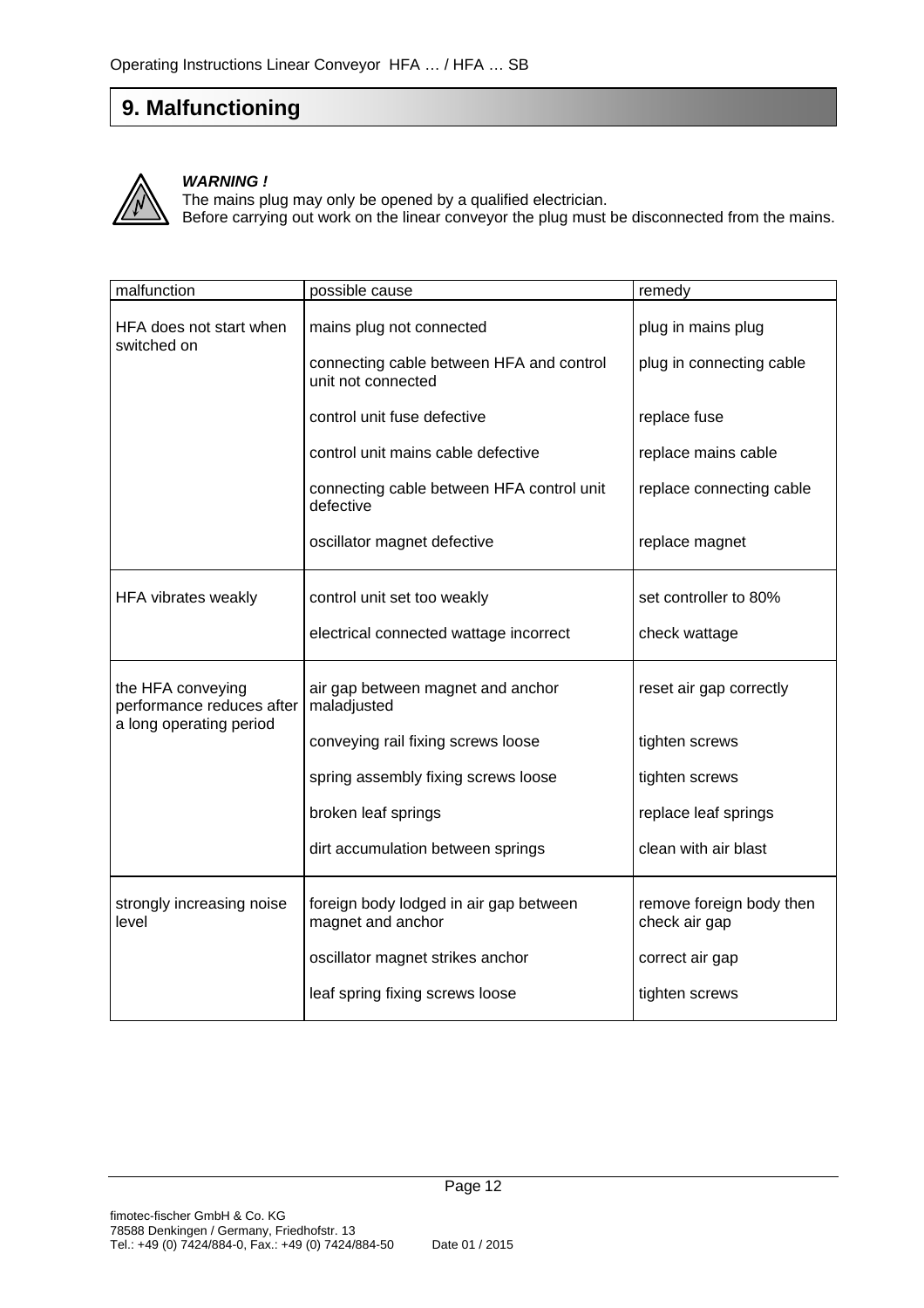### **10. Accessories**

### **10.1 Mechanical accessories**

Because the linear conveyor rail fixing boreholes cannot be so placed that they exactly match the internal thread of the linear conveyor mounting plate, it is advisable to fit **ZP spacing plates**. These enable the conveyor rail mounting to be made in the centre and in an off-set position.

The HFA...SB linear conveyor can be fixed to a **stand (for exampleSTV-100-50)** instead of being directly screwed down to a base plate. Matching **AP mounting plates** are available as an adapter between the HFA and the STV.

#### **10.2 Electronic accessories**

Connection to the electric mains is effected exclusively via a suitable **control device**. For this purpose we offer several equipment.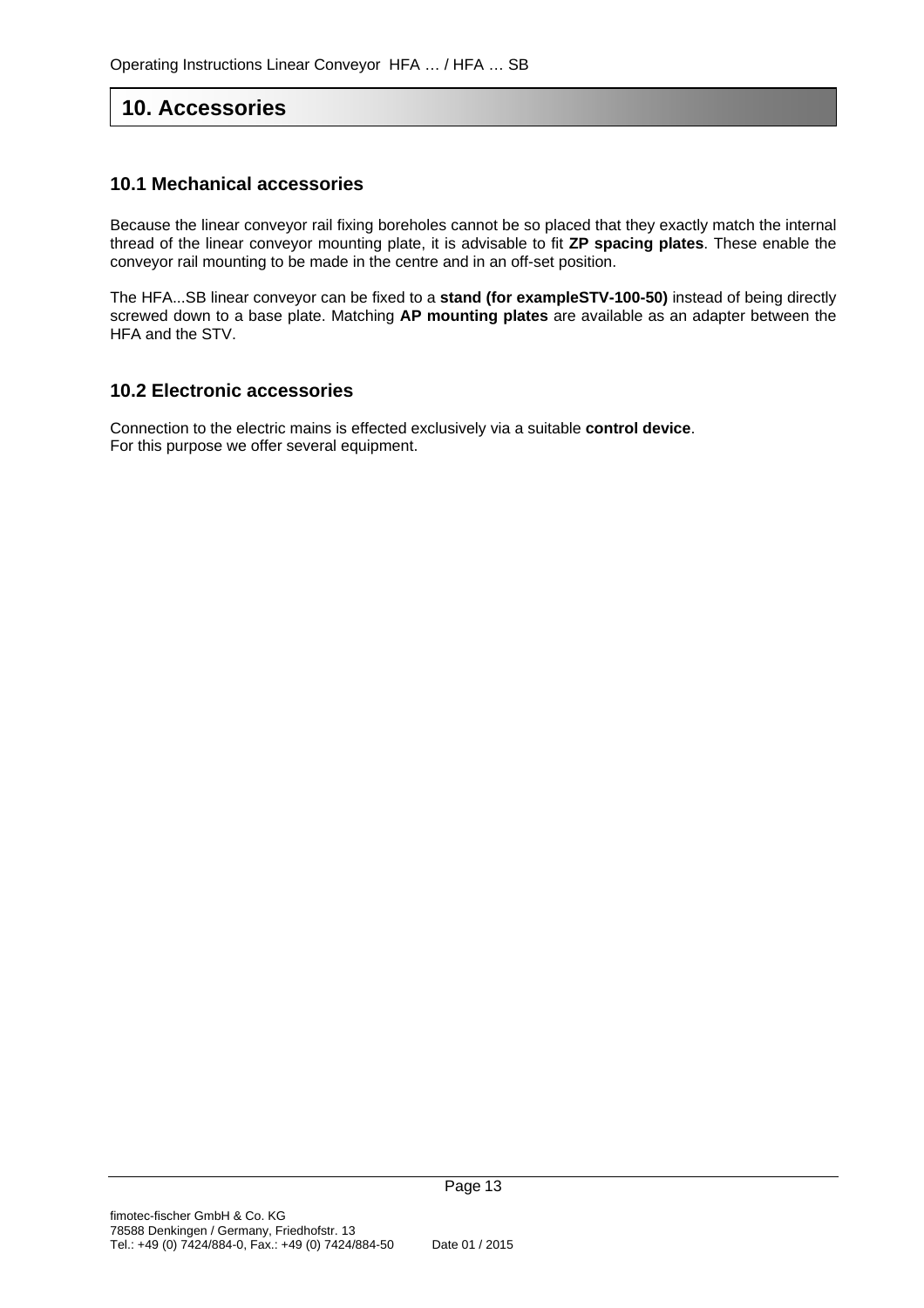### **11. Spare Parts**

For the models described in this operating instructions, the following components are available:

- \* oscillator magnet
- magnet anchor
- leaf spring
- spacer plate (between the individual leaf springs)
- back plate (between leaf spring and fixing screws)
- rubber-metal buffer (only HFA...SB)
- cable plug STAS 20

In order to guarantee a quick and correct processing of your order, please always indicate the type of unit (see type plate) and the year of production of your linear conveyor, the necessary number of pieces and the exact designation of the spare part.